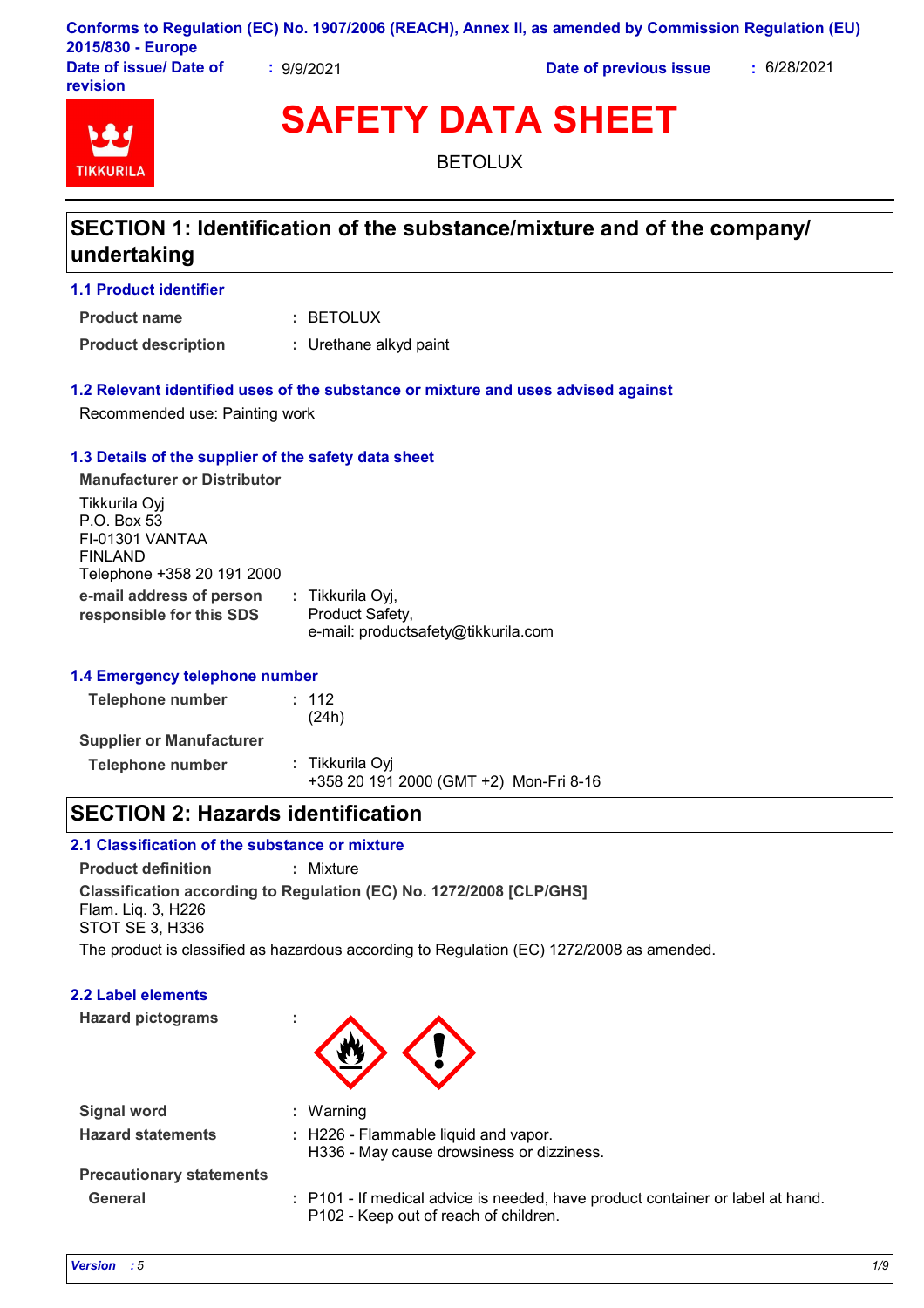| Date of issue/Date of revision        | 09.09.2021 Date of previous issue<br><b>BETOLUX</b><br>28.06.2021.                                                                                                                                                                                  |
|---------------------------------------|-----------------------------------------------------------------------------------------------------------------------------------------------------------------------------------------------------------------------------------------------------|
| <b>Prevention</b>                     | : P210 - Keep away from heat, hot surfaces, sparks, open flames and other ignition<br>sources. No smoking.<br>P261 - Avoid breathing mist/vapors/spray.<br>P271 - Use only outdoors or in a well-ventilated area.<br>P280 - Wear protective gloves. |
| <b>Response</b>                       | : Not applicable.                                                                                                                                                                                                                                   |
| <b>Storage</b>                        | : Not applicable.                                                                                                                                                                                                                                   |
| <b>Disposal</b>                       | : Not applicable.                                                                                                                                                                                                                                   |
| <b>Hazardous ingredients</b>          | : hydrocarbons, C9-C11, n-alkanes, isoalkanes, cyclics, <2% aromatics                                                                                                                                                                               |
| <b>Supplemental label</b><br>elements | : Warning! Hazardous respirable droplets may be formed when sprayed. Do not<br>breathe spray or mist.                                                                                                                                               |

#### **2.3 Other hazards**

: None known.

**Other hazards which do : not result in classification**

## **SECTION 3: Composition/information on ingredients**

#### **3.2 Mixtures :** Mixture

|                                                                          |                                                               |               | <b>Classification</b>                                                      |              |
|--------------------------------------------------------------------------|---------------------------------------------------------------|---------------|----------------------------------------------------------------------------|--------------|
| <b>Product/ingredient</b><br>name                                        | <b>Identifiers</b>                                            | $\frac{9}{6}$ | <b>Regulation (EC) No.</b><br>1272/2008 [CLP]                              | <b>Notes</b> |
| hydrocarbons, C9-C11, n-alkanes,<br>isoalkanes, cyclics, <2% aromatics   | REACH #: 01-2119463258-33<br>EC: 919-857-5<br>$CAS: -$        | $≥25 - ≤50$   | Flam. Lig. 3, H226<br>STOT SE 3, H336<br>Asp. Tox. 1, H304<br>EUH066       | H, P         |
| hydrocarbons, C10-C13, n-alkanes,<br>isoalkanes, cyclics, < 2% aromatics | REACH #: 01-2119457273-39<br>EC: 918-481-9                    | $\leq$ 3      | Asp. Tox. 1, H304<br>EUH066                                                |              |
| 2-ethylhexanoic acid, zirconium salt                                     | REACH #: 01-2119979088-21<br>EC: 245-018-1<br>CAS: 22464-99-9 | $\leq 1$      | Repr. 2, H361d                                                             |              |
|                                                                          |                                                               |               | See Section 16 for the full<br>text of the H statements<br>declared above. |              |

There are no additional ingredients present which, within the current knowledge of the supplier, are classified and contribute to the classification of the substance and hence require reporting in this section.

There are no additional ingredients present which, within the current knowledge of the supplier and in the concentrations applicable, are classified as hazardous to health or the environment, are PBTs or vPvBs or have been assigned a workplace exposure limit and hence require reporting in this section.

Occupational exposure limits, if available, are listed in Section 8.

Notes, if applicable, refer to Notes given in Annex VI of 1272/2008/EC.

## **SECTION 4: First aid measures**

| 4.1 Description of first aid measures |                                                                                                                                                                                                                                                        |
|---------------------------------------|--------------------------------------------------------------------------------------------------------------------------------------------------------------------------------------------------------------------------------------------------------|
| General                               | : In all cases of doubt, or when symptoms persist, seek medical attention. Show this<br>safety data sheet or label to the doctor if possible.                                                                                                          |
| Eye contact                           | : Check for and remove any contact lenses. Immediately flush eyes with plenty of<br>lukewarm water, keeping eyelids open. Continue to rinse for at least 15 minutes.<br>Get medical attention if symptoms occur.                                       |
| <b>Inhalation</b>                     | : Remove to fresh air. Keep person warm and at rest. If not breathing, if breathing is<br>irregular or if respiratory arrest occurs, provide artificial respiration or oxygen by<br>trained personnel. Get medical attention.                          |
| <b>Skin contact</b>                   | : Remove contaminated clothing and shoes. Wash skin thoroughly with soap and<br>water or use recognized skin cleanser. Do NOT use solvents or thinners.                                                                                                |
| Ingestion                             | : If accidentally swallowed rinse the mouth with plenty of water (only if the person is<br>conscious) and obtain immediate medical attention. Remove to fresh air and keep<br>at rest in a position comfortable for breathing. Do NOT induce vomiting. |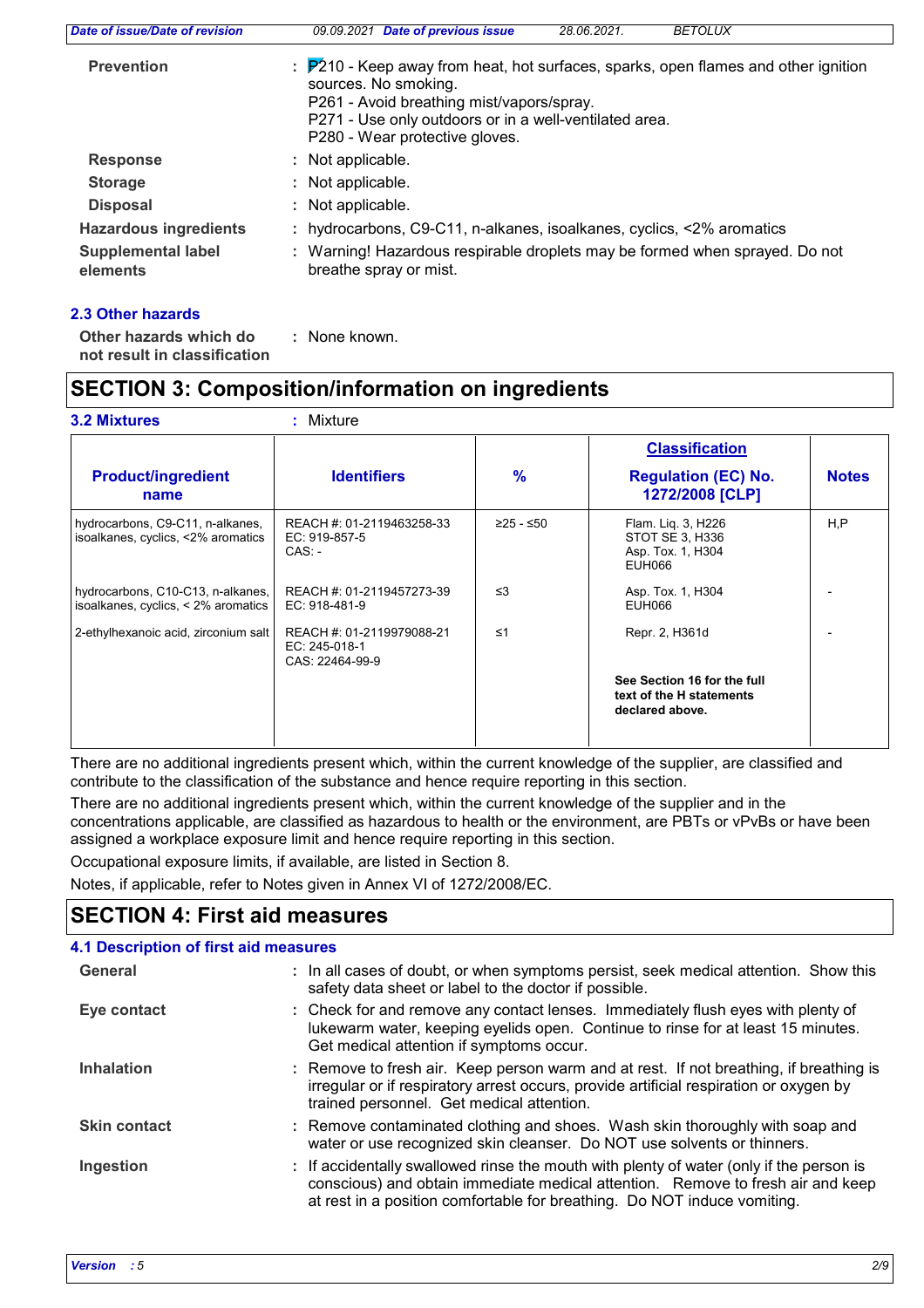#### **4.2 Most important symptoms and effects, both acute and delayed**

May cause drowsiness or dizziness.

See Section 11 for more detailed information on health effects and symptoms.

### **4.3 Indication of any immediate medical attention and special treatment needed**

None.

## **SECTION 5: Firefighting measures**

| 5.1 Extinguishing media                  |                                                                                                                                                                                                                                                                                                                                                                                                |
|------------------------------------------|------------------------------------------------------------------------------------------------------------------------------------------------------------------------------------------------------------------------------------------------------------------------------------------------------------------------------------------------------------------------------------------------|
| Suitable extinguishing<br>media          | : Use an extinguishing agent suitable for the surrounding fire. Recommended:<br>Alcohol resistant foam, CO <sub>2</sub> , powders or water spray/mist.                                                                                                                                                                                                                                         |
| Unsuitable extinguishing<br>media        | : Do not use a direct water jet that could spread the fire.                                                                                                                                                                                                                                                                                                                                    |
|                                          | 5.2 Special hazards arising from the substance or mixture                                                                                                                                                                                                                                                                                                                                      |
| Hazards from the<br>substance or mixture | : Flammable liquid and vapor. Fire will produce dense black smoke. Exposure to<br>decomposition products may cause a health hazard. The vapor/gas is heavier than<br>air and will spread along the ground. Vapors may accumulate in low or confined<br>areas or travel a considerable distance to a source of ignition and flash back.<br>Runoff to sewer may create fire or explosion hazard. |
| <b>Hazardous combustion</b><br>products  | : When exposed to high temperatures, hazardous decomposition products may be<br>produced, such as carbon monoxide and dioxide, smoke, oxides of nitrogen etc.                                                                                                                                                                                                                                  |
| E. O. A. Julian Can Charlingham          |                                                                                                                                                                                                                                                                                                                                                                                                |

#### **5.3 Advice for firefighters**

| Special protective actions<br>for fire-fighters          | Move containers from fire area if this can be done without risk. Use water spray to<br>keep fire-exposed containers cool. Do not release runoff from fire to drains or<br>watercourses. |
|----------------------------------------------------------|-----------------------------------------------------------------------------------------------------------------------------------------------------------------------------------------|
| <b>Special protective</b><br>equipment for fire-fighters | : Fire-fighters should wear appropriate protective equipment and self-contained<br>breathing apparatus (SCBA) with a full face-piece operated in positive pressure<br>mode.             |

## **SECTION 6: Accidental release measures**

| <b>6.1 Personal precautions,</b><br>protective equipment and<br>emergency procedures | : Shut off all ignition sources. No flares, smoking or flames in hazard area. Provide<br>adequate ventilation. Avoid breathing vapor or mist. Avoid direct skin contact with<br>product. See Section 8 for information on appropriate personal protective<br>equipment. |
|--------------------------------------------------------------------------------------|-------------------------------------------------------------------------------------------------------------------------------------------------------------------------------------------------------------------------------------------------------------------------|
| <b>6.2 Environmental</b><br>precautions                                              | : Do not allow to enter drains, water courses or soil.                                                                                                                                                                                                                  |
| 6.3 Methods and materials<br>for containment and<br>cleaning up                      | : Contain and collect spillage with non-combustible, absorbent material e.g. sand,<br>earth, vermiculite or diatomaceous earth and place in container for disposal<br>according to local regulations. Preferably clean with a detergent. Avoid using<br>solvents.       |
| 6.4 Reference to other<br><b>sections</b>                                            | : See Section 1 for emergency contact information.<br>See Section 13 for additional waste treatment information.                                                                                                                                                        |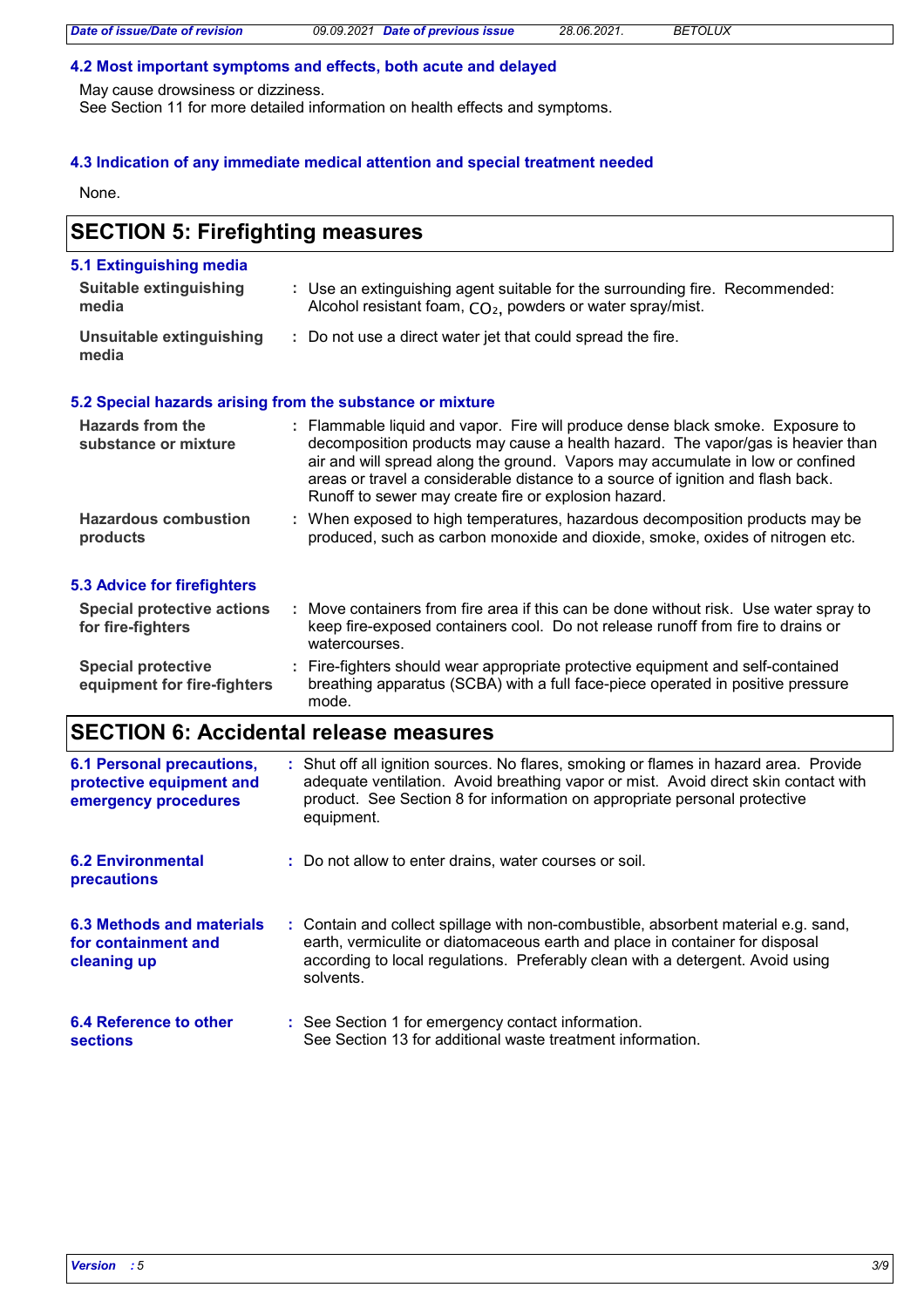## **SECTION 7: Handling and storage**

| <b>7.1 Precautions for safe</b><br>handling                                   | : Vapors are heavier than air and may spread along floors. Vapors may form explosive<br>mixtures with air. Prevent the creation of flammable or explosive concentrations of<br>vapors in air and avoid vapor concentrations higher than the occupational exposure<br>limits. Isolate from sources of heat, sparks and open flame. In addition, the product<br>should only be used in areas from which all naked lights and other sources of ignition<br>have been excluded. Electrical equipment should be protected to the appropriate<br>standard. Mixture may charge electrostatically: always use earthing leads when<br>transferring from one container to another. No sparking tools should be used.<br>Skin contact with the product and exposure to spray mist and vapor should be<br>avoided. Avoid contact with skin and eyes. Avoid inhalation of dust from sanding.<br>Wear appropriate respirator when ventilation is inadequate. See Section 8 for<br>information on appropriate personal protective equipment. Eating, drinking and<br>smoking should be prohibited in areas where this material is handled and stored.<br>Wash hands before breaks and immediately after handling the product. |
|-------------------------------------------------------------------------------|----------------------------------------------------------------------------------------------------------------------------------------------------------------------------------------------------------------------------------------------------------------------------------------------------------------------------------------------------------------------------------------------------------------------------------------------------------------------------------------------------------------------------------------------------------------------------------------------------------------------------------------------------------------------------------------------------------------------------------------------------------------------------------------------------------------------------------------------------------------------------------------------------------------------------------------------------------------------------------------------------------------------------------------------------------------------------------------------------------------------------------------------------------------------------------------------------------------|
|                                                                               | <b>Risk of self-ignition!</b> Materials such as cleaning rags and paper wipes, sanding dust<br>and overspray containing the product, may spontaneously self-ignite some hours later.<br>To avoid the risks of fires, all contaminated materials should be placed in a metal<br>container filled with water and sealed or dried preferably outdoors or incinerated<br>immediately. Contaminated materials should be removed from the workplace at the<br>end of each working day and be stored outside.                                                                                                                                                                                                                                                                                                                                                                                                                                                                                                                                                                                                                                                                                                         |
| <b>7.2 Conditions for safe</b><br>storage, including any<br>incompatibilities | : Store in original container protected from direct sunlight in a dry, cool and well-<br>ventilated area, away from incompatible materials (see Section 10) and food and<br>drink. Store and use away from heat, sparks, open flame or any other ignition source.<br>No smoking. Keep container tightly closed. Containers that have been opened must<br>be carefully resealed and kept upright to prevent leakage. Recommended storage<br>temperature is +5°C +25°C. Store in accordance with local regulations.                                                                                                                                                                                                                                                                                                                                                                                                                                                                                                                                                                                                                                                                                              |
| 7.3 Specific end use(s)                                                       | : None.                                                                                                                                                                                                                                                                                                                                                                                                                                                                                                                                                                                                                                                                                                                                                                                                                                                                                                                                                                                                                                                                                                                                                                                                        |

## **SECTION 8: Exposure controls/personal protection**

#### **8.1 Control parameters**

No exposure limit value known. **Occupational exposure limits**

**procedures**

**Recommended monitoring**  If this product contains ingredients with exposure limits, personal, workplace **:** atmosphere or biological monitoring may be required to determine the effectiveness of the ventilation or other control measures and/or the necessity to use respiratory protective equipment.

#### **DNELs/DMELs**

No DNELs/DMELs available.

**PNECs**

No PNECs available.

#### **8.2 Exposure controls**

#### **Appropriate engineering controls**

Provide adequate ventilation. Where reasonably practicable, this should be achieved by the use of local exhaust ventilation and good general extraction. Use explosion-proof ventilation equipment. If these are not sufficient to maintain concentrations of particulates and solvent vapors below the OEL, suitable respiratory protection must be worn (see Personal protection). Comply with the health and safety at work laws.

#### **Individual protection measures**

**Eye/face protection :** Use safety eyewear designed to protect against splash of liquids (EN166).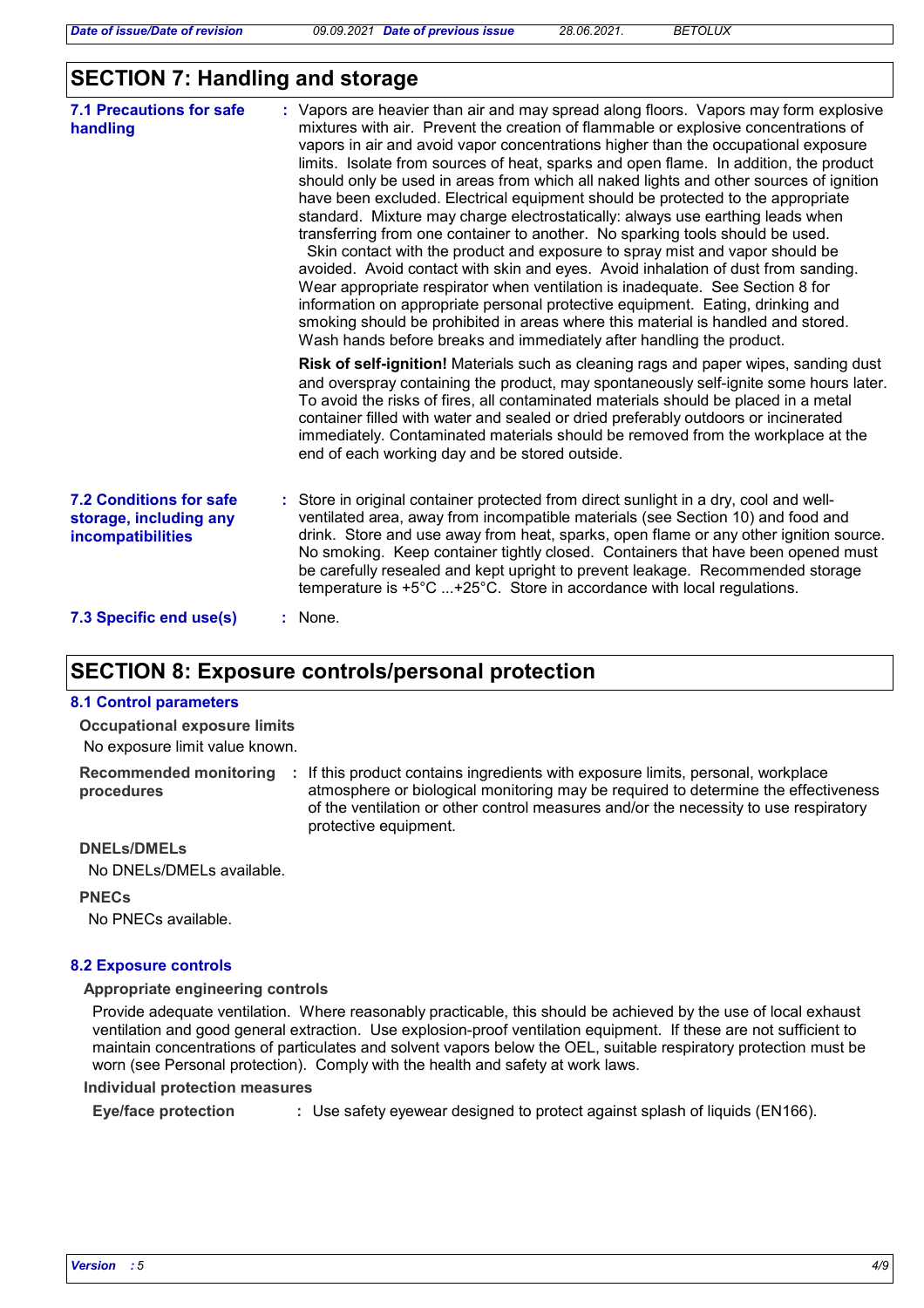| Date of issue/Date of revision | 09.09.2021 Date of previous issue<br>28.06.2021.<br><b>BETOLUX</b>                                                                                                                                                                                                                                                                                                                                                                                                                                                                                                                       |
|--------------------------------|------------------------------------------------------------------------------------------------------------------------------------------------------------------------------------------------------------------------------------------------------------------------------------------------------------------------------------------------------------------------------------------------------------------------------------------------------------------------------------------------------------------------------------------------------------------------------------------|
| <b>Hand protection</b>         | : Wear protective gloves. Gloves should be replaced regularly and if there is any<br>sign of damage to the glove material. The instructions and information provided by<br>the glove manufacturer on use, storage, maintenance and replacement must be<br>followed.<br>Recommended glove material (EN374):<br>> 8 hours (breakthrough time): nitrile rubber, laminated foil                                                                                                                                                                                                              |
| <b>Skin protection</b>         | : Wear suitable protective clothing. This product is classified as flammable. If<br>necessary, personnel should wear antistatic clothing made of natural fibers or of<br>high-temperature-resistant synthetic fibers.                                                                                                                                                                                                                                                                                                                                                                    |
| <b>Respiratory protection</b>  | : If ventilation is inadequate, use respirator that will protect against organic vapor and<br>dust/mist. During spray-application use respirators with combination filter A/P3<br>(EN405:2001). Wear a half mask or full face respirator with gas and vapor filter A<br>and dust filter P2 during sanding (EN140:1998, EN405:2001). During continuous<br>and long-term work the use of motor-driven or air-fed respirators is recommended<br>(EN12941:1998). Be sure to use an approved/certified respirator or equivalent.<br>Check that mask fits tightly and change filter regularly. |

## **SECTION 9: Physical and chemical properties**

## **9.1 Information on basic physical and chemical properties**

| <b>Appearance</b>                                                                                                     |                                                                                                                                                                              |
|-----------------------------------------------------------------------------------------------------------------------|------------------------------------------------------------------------------------------------------------------------------------------------------------------------------|
| <b>Physical state</b>                                                                                                 | : Liquid.                                                                                                                                                                    |
| Color                                                                                                                 | : Various                                                                                                                                                                    |
| Odor                                                                                                                  | : Strona.                                                                                                                                                                    |
| <b>Odor threshold</b>                                                                                                 | : Not relevant for the hazard assessment of the product.                                                                                                                     |
| pH                                                                                                                    | : Not relevant for the hazard assessment of the product.                                                                                                                     |
| <b>Melting point/freezing point</b><br>Initial boiling point and                                                      | : 250 °C (hydrocarbons, C9-C11, n-alkanes, isoalkanes, cyclics, <2% aromatics)<br>: 150 to 200°C (hydrocarbons, C9-C11, n-alkanes, isoalkanes, cyclics, <2%                  |
| boiling range                                                                                                         | aromatics)                                                                                                                                                                   |
| <b>Flash point</b>                                                                                                    | : 36 °C (hydrocarbons, C9-C11, n-alkanes, isoalkanes, cyclics, <2% aromatics)                                                                                                |
| <b>Evaporation rate</b>                                                                                               | : 0,11 (hydrocarbons, C9-C11, n-alkanes, isoalkanes, cyclics, <2% aromatics)<br>Evaporation rate (butyl acetate = $1$ )                                                      |
| <b>Flammability (solid, gas)</b>                                                                                      | : Not applicable. Product is a liquid.                                                                                                                                       |
| <b>Upper/lower flammability or</b><br>explosive limits                                                                | : Lower: 0,6% (hydrocarbons, C9-C11, n-alkanes, isoalkanes, cyclics, <2%<br>aromatics)<br>Upper: 7% (hydrocarbons, C9-C11, n-alkanes, isoalkanes, cyclics, <2%<br>aromatics) |
| Vapor pressure                                                                                                        | : 0,3 kPa [room temperature] ( hydrocarbons, C9-C11, n-alkanes, isoalkanes,<br>cyclics, <2% aromatics)                                                                       |
| <b>Vapor density</b>                                                                                                  | : >3 (hydrocarbons, C9-C11, n-alkanes, isoalkanes, cyclics, <2% aromatics)                                                                                                   |
| <b>Density</b>                                                                                                        | : 1 to 1.1 $g/cm^3$                                                                                                                                                          |
| Solubility(ies)                                                                                                       | : insoluble in water.                                                                                                                                                        |
| Partition coefficient: n-octanol/ : Not applicable.<br>water                                                          |                                                                                                                                                                              |
| <b>Auto-ignition temperature</b>                                                                                      | : 250 °C (hydrocarbons, C9-C11, n-alkanes, isoalkanes, cyclics, <2% aromatics)                                                                                               |
| <b>Decomposition temperature</b>                                                                                      | : Not relevant for the hazard assessment of the product.                                                                                                                     |
| <b>Viscosity</b>                                                                                                      | : Kinematic (40 $^{\circ}$ C): >20.5 mm <sup>2</sup> /s<br>>30 s [ISO 3mm cup]<br>>60 s [ISO 6mm cup]                                                                        |
| <b>Explosive properties</b>                                                                                           | : No explosive ingredients present.                                                                                                                                          |
| <b>Oxidizing properties</b>                                                                                           | : No oxidizing ingredients present.                                                                                                                                          |
| <b>Particle characteristics</b><br><b>Median particle size</b><br>9.2 Other information<br>No additional information. | : Not applicable.                                                                                                                                                            |
|                                                                                                                       |                                                                                                                                                                              |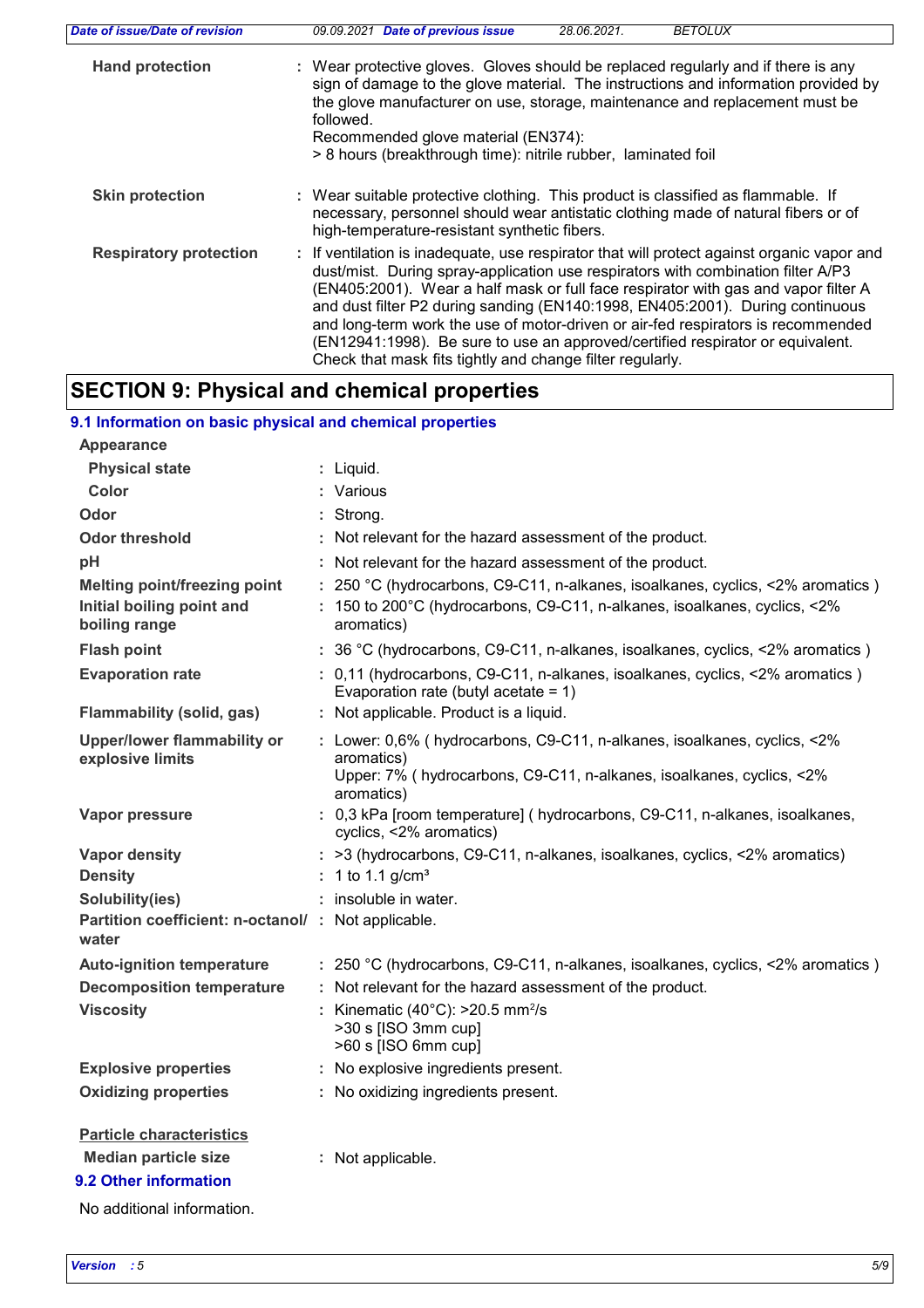| <b>SECTION 10: Stability and reactivity</b> |  |
|---------------------------------------------|--|
|                                             |  |

| <b>10.1 Reactivity</b>                          | $\therefore$ See Section 10.5.                                                                                                                                |
|-------------------------------------------------|---------------------------------------------------------------------------------------------------------------------------------------------------------------|
| <b>10.2 Chemical stability</b>                  | : Stable under recommended storage and handling conditions (see Section 7).                                                                                   |
| 10.3 Possibility of<br>hazardous reactions      | : May present an explosion hazard when material is suspended in air in confined<br>areas or equipment and subjected to spark, heat or flame.                  |
| <b>10.4 Conditions to avoid</b>                 | : Avoid extreme heat and freezing. Avoid all possible sources of ignition (spark or<br>flame).                                                                |
| 10.5 Incompatible materials                     | : Keep away from the following materials to prevent strong exothermic reactions:<br>oxidizing agents<br>strong acids<br>strong alkalis                        |
| <b>10.6 Hazardous</b><br>decomposition products | : When exposed to high temperatures, hazardous decomposition products may be<br>produced, such as carbon monoxide and dioxide, smoke, oxides of nitrogen etc. |

## **SECTION 11: Toxicological information**

#### **11.1 Information on toxicological effects**

There is no testdata available on the product itself.

The product is classified as hazardous according to Regulation (EC) 1272/2008 as amended.

Exposure to component solvent vapor concentrations in excess of the stated occupational exposure limit may result in adverse health effects such as mucous membrane and respiratory system irritation and adverse effects on the kidneys, liver and central nervous system. Symptoms and signs include headache, dizziness, fatigue, muscular weakness, drowsiness and, in extreme cases, loss of consciousness. Repeated or prolonged contact with the mixture may cause removal of natural fat from the skin, resulting in non-allergic contact dermatitis and absorption through the skin. If splashed in the eyes, the liquid may cause irritation and reversible damage. Ingestion may cause nausea, diarrhea and vomiting.

**Acute toxicity Carcinogenicity Mutagenicity Teratogenicity Reproductive toxicity Irritation/Corrosion Sensitization Specific target organ toxicity (single exposure) Specific target organ toxicity (repeated exposure) Aspiration hazard** Not classified. Not classified. Not classified. Not classified. Not classified. Not classified. Not classified. May cause drowsiness or dizziness. Not classified. Not classified.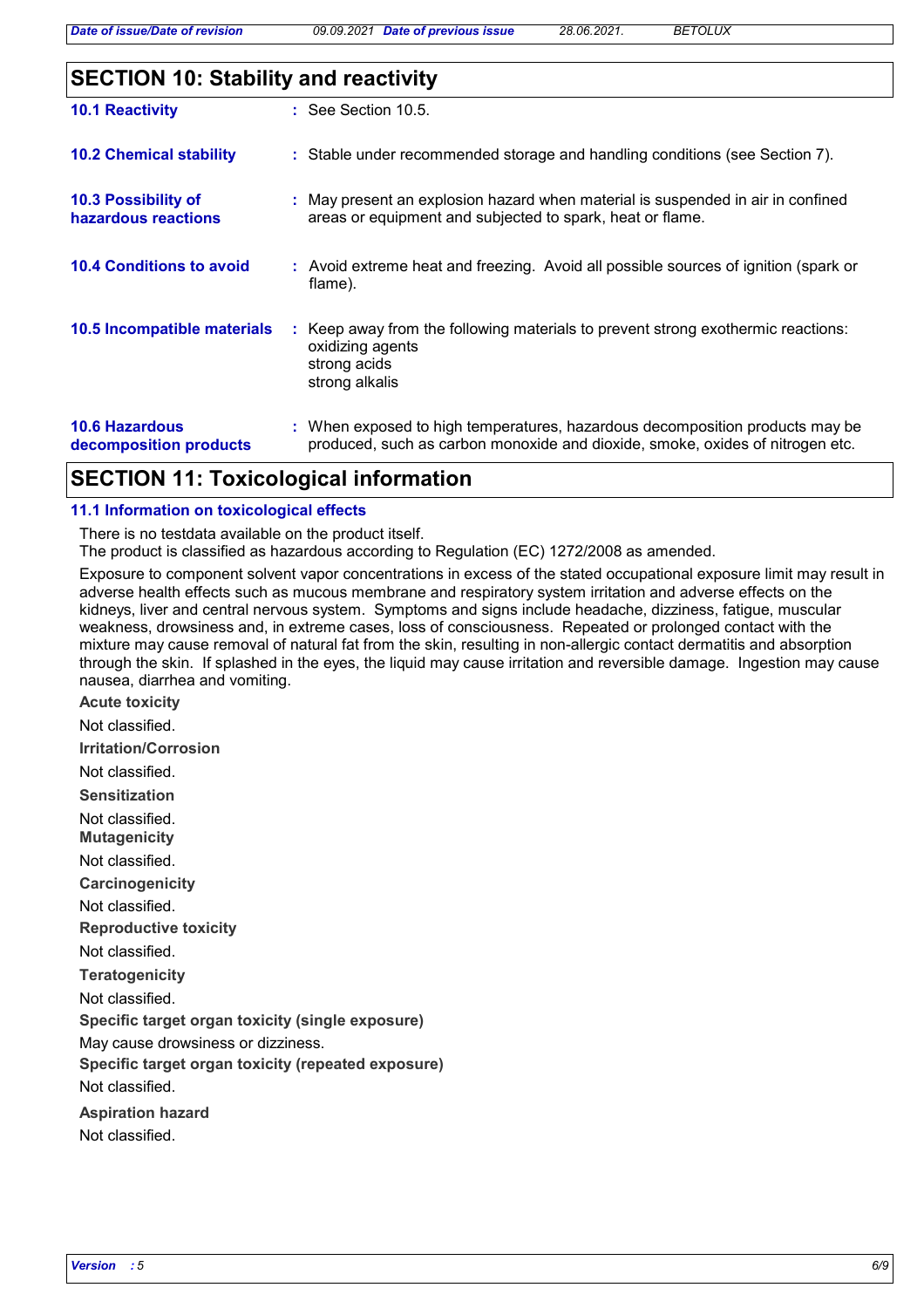## **SECTION 12: Ecological information**

Ecological testing has not been conducted on this product. Do not allow to enter drains, water courses or soil.

The product is not classified as environmentally hazardous according to Regulation (EC) 1272/2008.

| <b>12.1 Toxicity</b> | $\therefore$ No specific data. |
|----------------------|--------------------------------|
|----------------------|--------------------------------|

Not available.

#### **12.2 Persistence and :** No specific data.

#### **degradability**

#### **12.3 Bioaccumulative potential**

| <b>Product/ingredient name</b>          | $\mathsf{LogP}_\mathsf{ow}$ | <b>Bioconcentration factor</b><br><b>IBCF1</b> | <b>Potential</b> |
|-----------------------------------------|-----------------------------|------------------------------------------------|------------------|
| 2-ethylhexanoic acid,<br>zirconium salt |                             | 2.96                                           | low              |

#### **12.4 Mobility in soil**

| <b>Soil/water partition</b><br><b>coefficient (Koc)</b> | : Not available. |  |
|---------------------------------------------------------|------------------|--|
| <b>Mobility</b>                                         | : Not available. |  |

#### **12.5 Results of PBT and vPvB assessment**

This mixture does not contain any substances that are assessed to be a PBT or a vPvB.

#### **12.6 Other adverse effects :**

### **SECTION 13: Disposal considerations**

## **13.1 Waste treatment methods Product**

**Methods of disposal :**

Remove as much product as possible from the tools before cleaning. Liquid residue and cleaning liquids are hazardous waste and must not be emptied into drains or sewage system, but handled in accordance with national regulations. Product residues should be left at special companies which have permission for gathering this kind of wastes.

#### **European waste catalogue (EWC)**

| Waste code | <b>Waste designation</b>                                                            |  |  |
|------------|-------------------------------------------------------------------------------------|--|--|
| $ 080111*$ | l waste paint and varnish containing organic solvents or other hazardous substances |  |  |

If this product is mixed with other wastes, the original waste product code may no longer apply and the appropriate code should be assigned. For further information, contact your local waste authority.

#### **Packaging**

| <b>Methods of disposal</b> | Empty packaging should be recycled or disposed of in accordance with national<br>regulations.                                                                                                                                                                                                                                                                                      |
|----------------------------|------------------------------------------------------------------------------------------------------------------------------------------------------------------------------------------------------------------------------------------------------------------------------------------------------------------------------------------------------------------------------------|
| <b>Special precautions</b> | : Risk of self-ignition! Materials such as cleaning rags and paper wipes, sanding<br>dust and overspray containing the product, may spontaneously self-ignite some<br>hours later. To avoid the risks of fires, waste like this should be placed in a metal<br>container filled with water and sealed before disposal, or dried preferably outdoors<br>or incinerated immediately. |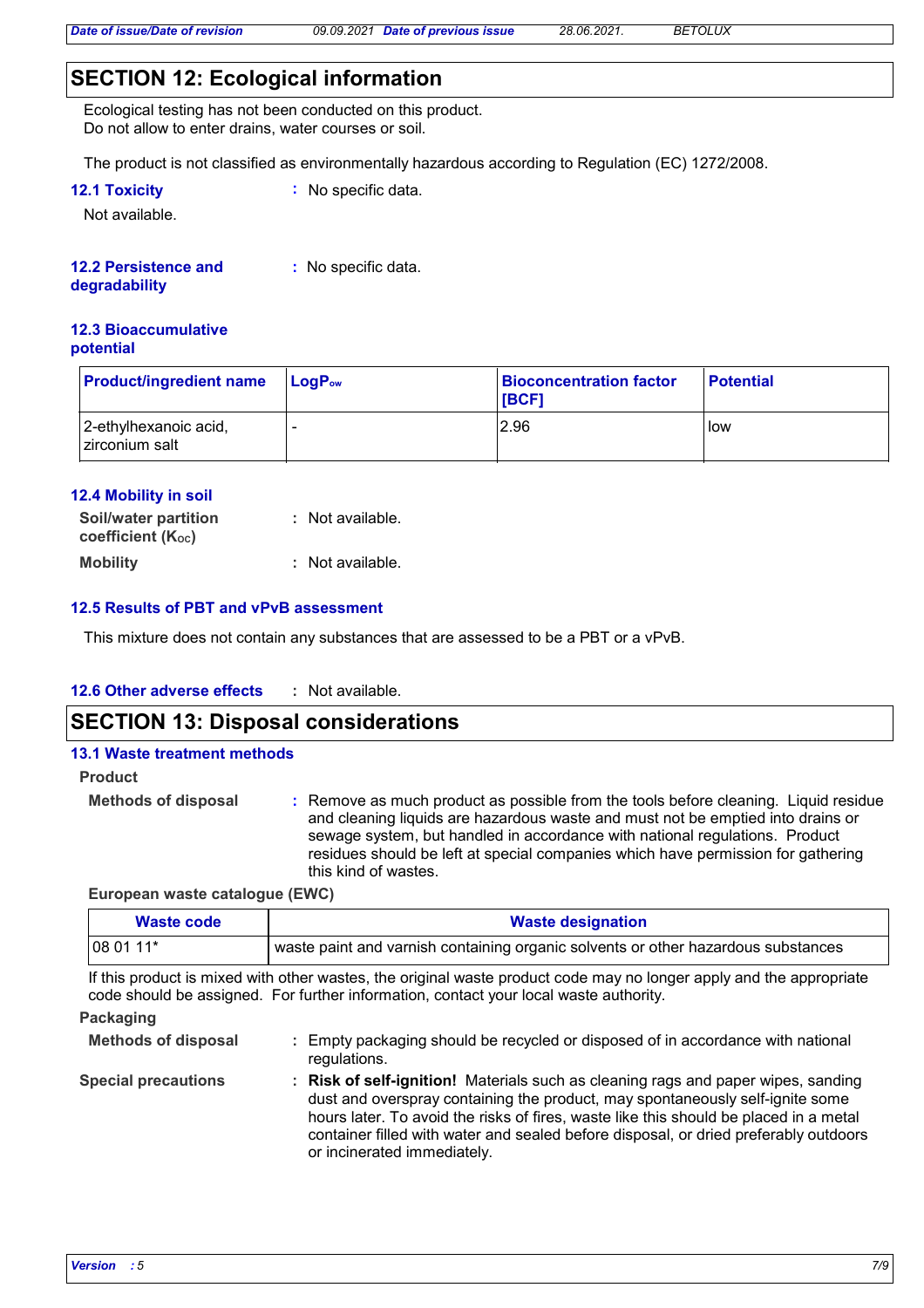## **SECTION 14: Transport information**

|                                                                                                                                                                                                                                                                                                                                                                                                            |                                           | <b>ADR/RID</b>                                                                                                                                                                                                     | <b>IMDG</b>   | <b>IATA</b>   |  |
|------------------------------------------------------------------------------------------------------------------------------------------------------------------------------------------------------------------------------------------------------------------------------------------------------------------------------------------------------------------------------------------------------------|-------------------------------------------|--------------------------------------------------------------------------------------------------------------------------------------------------------------------------------------------------------------------|---------------|---------------|--|
|                                                                                                                                                                                                                                                                                                                                                                                                            | 14.1 UN number                            | <b>UN1263</b>                                                                                                                                                                                                      | <b>UN1263</b> | <b>UN1263</b> |  |
|                                                                                                                                                                                                                                                                                                                                                                                                            | 14.2 UN proper<br>shipping name           | <b>PAINT</b>                                                                                                                                                                                                       | <b>PAINT</b>  | <b>PAINT</b>  |  |
|                                                                                                                                                                                                                                                                                                                                                                                                            | <b>14.3 Transport</b><br>hazard class(es) | 3                                                                                                                                                                                                                  | 3             | 3             |  |
|                                                                                                                                                                                                                                                                                                                                                                                                            | 14.4 Packing<br>group                     | III                                                                                                                                                                                                                | III           | III           |  |
|                                                                                                                                                                                                                                                                                                                                                                                                            | 14.5<br><b>Environmental</b><br>hazards   | No.                                                                                                                                                                                                                | No.           | No.           |  |
| <b>Additional information</b><br><b>ADR/RID</b><br>: Viscous liquid exception This class 3 viscous liquid is not subject to regulation in<br>packagings up to 450 L according to 2.2.3.1.5.1.<br>Tunnel code (D/E)<br><b>IMDG</b><br>: Emergency schedules F-E,S-E<br>Viscous liquid exception This class 3 viscous liquid is not subject to regulation in<br>packagings up to 450 L according to 2.3.2.5. |                                           |                                                                                                                                                                                                                    |               |               |  |
| <b>14.6 Special precautions for</b><br>user                                                                                                                                                                                                                                                                                                                                                                |                                           | : Transport within user's premises: always transport in closed containers that are<br>upright and secure. Ensure that persons transporting the product know what to do in<br>the event of an accident or spillage. |               |               |  |
| <b>14.7 Transport in bulk</b><br>according to IMO<br><b>instruments</b>                                                                                                                                                                                                                                                                                                                                    |                                           | : Not available.                                                                                                                                                                                                   |               |               |  |

# **SECTION 15: Regulatory information**

| CECTION 16. Other information                                           |                                                                                                     |  |  |
|-------------------------------------------------------------------------|-----------------------------------------------------------------------------------------------------|--|--|
| <b>15.2 Chemical Safety</b><br><b>Assessment</b>                        | : This product contains substances for which Chemical Safety Assessments are still<br>required.     |  |  |
| <b>VOC Directive</b>                                                    | : This product is in scope of Directive 2004/42/CE.                                                 |  |  |
| <b>Persistent Organic Pollutants</b><br>Not listed.                     |                                                                                                     |  |  |
| <b>Europe inventory</b>                                                 | : At least one component is not listed.                                                             |  |  |
| EU Regulation (EC) No. 1907/2006 (REACH)<br><b>Other EU regulations</b> |                                                                                                     |  |  |
|                                                                         | 15.1 Safety, health and environmental regulations/legislation specific for the substance or mixture |  |  |

### **SECTION 16: Other information**

|                                      | $\mathbb V$ Indicates information that has changed from previously issued version.                                                                                                                                                                                                                                                                             |
|--------------------------------------|----------------------------------------------------------------------------------------------------------------------------------------------------------------------------------------------------------------------------------------------------------------------------------------------------------------------------------------------------------------|
| <b>Abbreviations and</b><br>acronyms | $\therefore$ ATE = Acute Toxicity Estimate<br>CLP = Classification, Labelling and Packaging Regulation [Regulation (EC) No.<br>1272/2008]<br>DMEL = Derived Minimal Effect Level<br>DNEL = Derived No Effect Level<br>EUH statement = CLP-specific Hazard statement<br>PBT = Persistent, Bioaccumulative and Toxic<br>PNEC = Predicted No Effect Concentration |